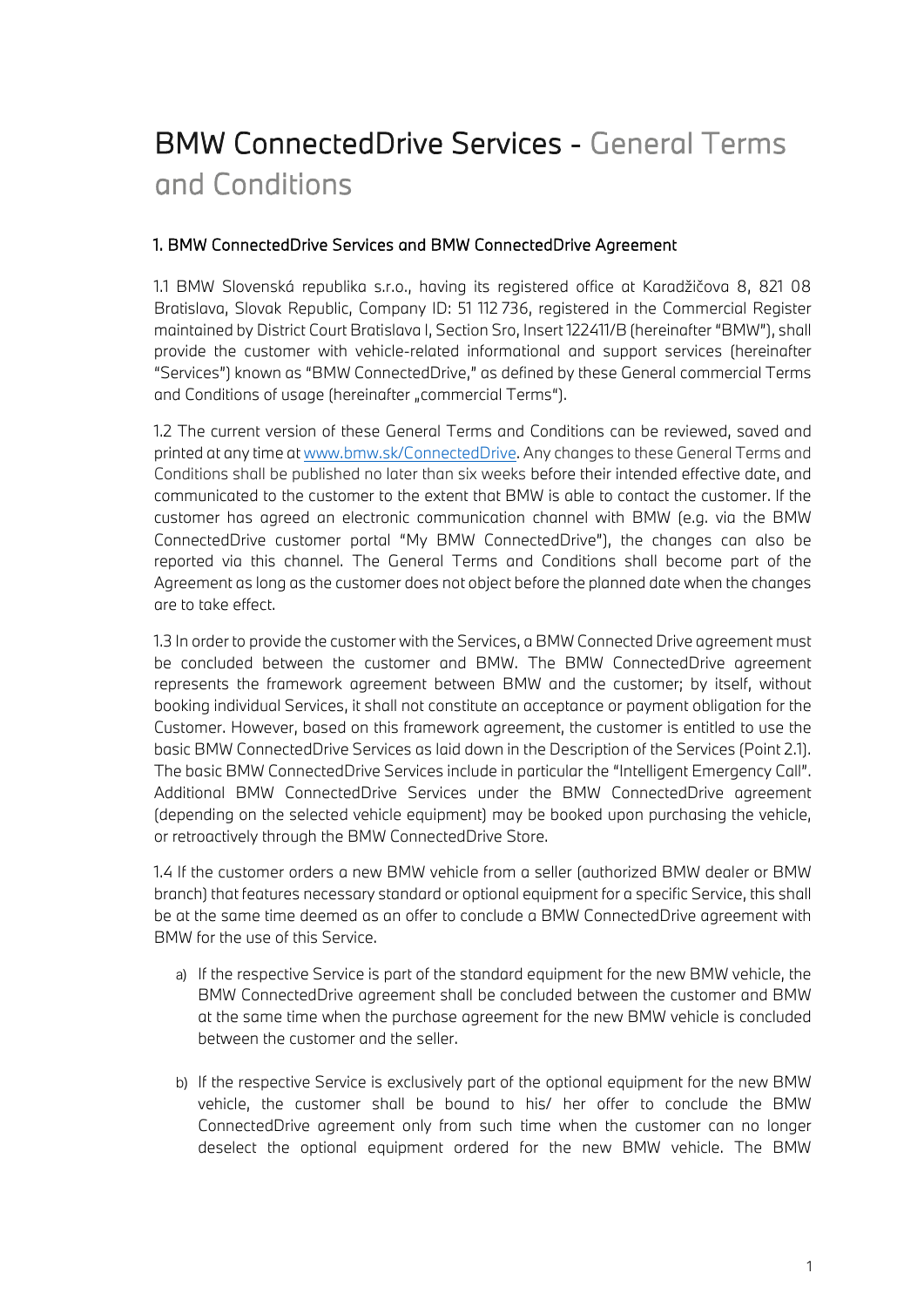ConnectedDrive agreement shall be concluded between the customer and BMW when the Service is activated by BMW upon initial registration of the new BMW vehicle.

1.5 If the customer decides not to use the BMW ConnectedDrive Services, and if the built-in SIM card in the vehicle is deactivated at the customer's request before the new vehicle is handed over, this shall be considered a withdrawal from the ConnectedDrive agreement concluded as per Point 1.4.

## 2. Description, term and availability of the Services

2.1 The scope of the individual Services, their terms and availability are described in detail during the booking process as well as at [www.bmw.sk/ConnectedDrive](http://www.bmw.sk/ConnectedDrive) (hereinafter "Description of Services"). BMW shall specify the costs for these Services individually, or jointly in the context of the ordering process for multiple Services.

2.2 The term of the BMW ConnectedDrive agreement as per Point 1.3 is open-ended. The term for other Services booked in addition to the basic Services shall be based on the respective Description of Services. In general, a fixed-term, fee-based Service shall have a maximum term of two years and shall be automatically extended by a maximum of one additional year unless the customer terminates it with six weeks' notice to the end of the agreed term.

2.3 The Services are provided via a SIM card installed in the vehicle. Consequently, the Services are to some extent geographically limited by the reception and transmission range of the communication station operated by the respective network operator, and can particularly be impaired by atmospheric conditions, topographical circumstances, the vehicle's position, and obstacles (e.g. bridges and buildings). In addition, the provision of Services requires the mobile communication network needed for the installed SIM card to be functional and ready for operation.

2.4 Disruptions in service may result from force majeure, including strikes, lockouts and official requirements, as well as on the basis of technical or other measures, for instance as performed on systems belonging to BMW, suppliers of transit data or the network operator to ensure proper operations or to improve service (e.g. maintenance, repairs, system-related software updates, expansions). Disruptions in service may also result from short-term capacity shortfalls caused by demand peaks for the Services, or from disruptions in third-party telecommunications systems. BMW shall take all reasonable efforts to rectify such disruptions immediately or to work towards their rectification.

2.5 The customer can inform BMW Customer Service (see Point 7) about any disruptions in service.

2.6 BMW reserves the right to modify the scope of a Service if and to the extent that this modification is reasonable for the customer with regard to the total scope of the agreed Service. In the event of a further modification of the scope of a Service that can be reported to the customer in writing or via an electronic communication path (e.g. via "My BMW ConnectedDrive"), the customer can extraordinarily terminate this Service within six weeks of receiving the change notification, and have it deactivated free of charge via the BMW ConnectedDrive Hotline (see Point 7).

## 3. Using the Services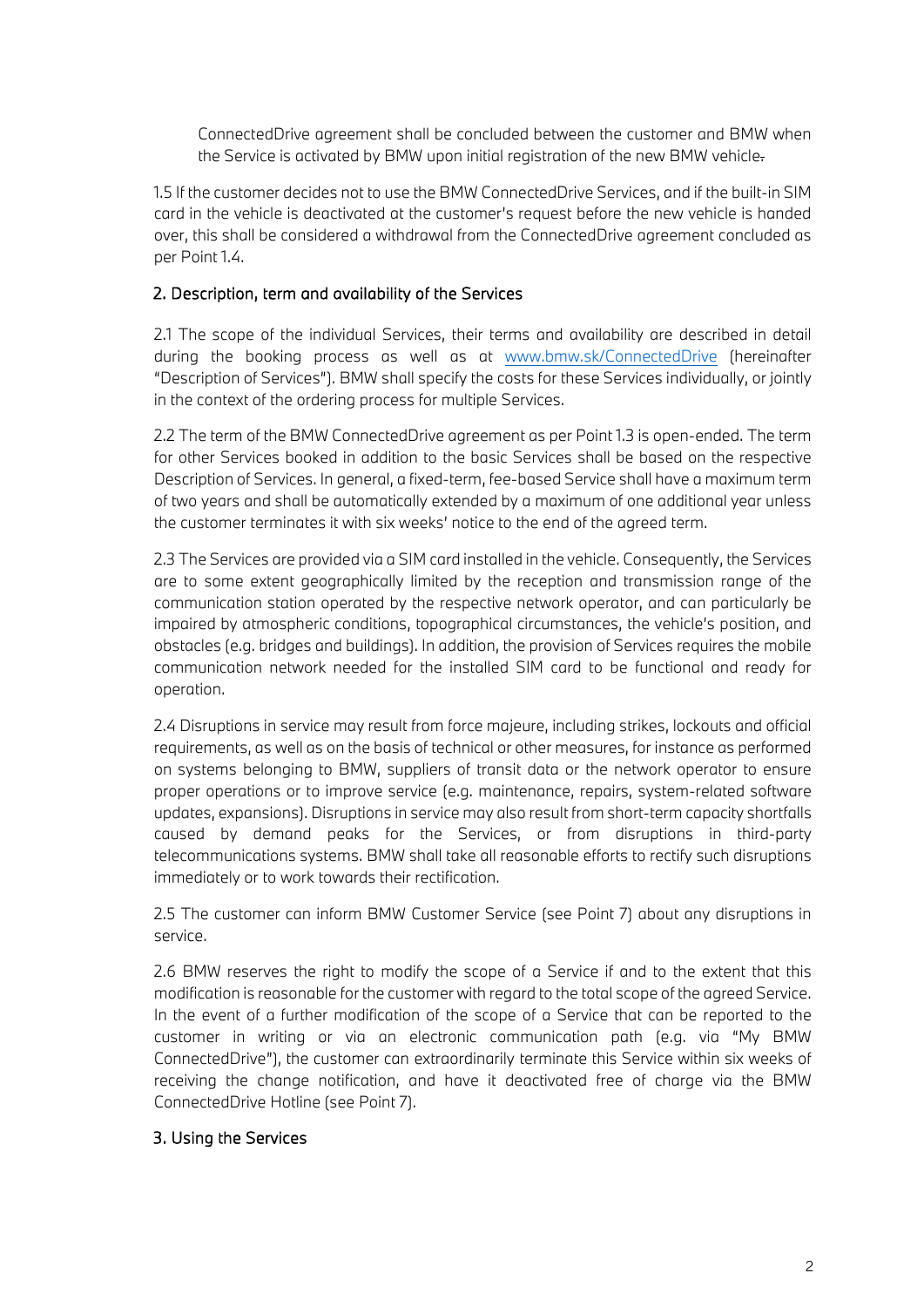3.1 The customer may not use the Services for illegal purposes, and shall ensure that third parties do not do this either. The customer is not authorized to share the data and information received in the context of using the Services with third parties for commercial purposes, or to further process these.

3.2 The customer shall bear the costs of any misuse of the Emergency Call Service.

3.3 The BMW ConnectedDrive agreement between BMW and the customer, as well as the Services booked by the customer, are linked to the vehicle and cannot be transferred to another vehicle or be used in another vehicle.

# 4. Deactivating the Services, terminating the BMW ConnectedDrive agreement

4.1 The customer can have the SIM card installed in the vehicle deactivated at any time by an authorized BMW retailer, a BMW branch or an authorized BMW repair shop. Deactivating the SIM card deactivates all of the booked ConnectedDrive Services, including the basic Services. Deactivation will also cause the Intelligent Emergency Call function in the vehicle to be deactivated, if available. The "Legal Emergency Call", cannot be disabled at the request of the customer.

4.2 BMW and the customer can terminate the BMW ConnectedDrive agreement (to the extent that an open-ended term applies to this agreement as per 2.2) as well as any open-ended Service at any time, with six weeks' notice. Otherwise, for fixed terms, termination is possible with six weeks' notice to the end of the term if the term would otherwise be automatically renewed, by stating the lack of will to continue the agreement.

4.3 BMW may refuse, suspend, cancel or terminate all or some services or the BMW ConnectedDrive contract as a whole in the event of the customer being or becoming subject to Sanctions (as defined in the following sentence) provided that under the Sanctions, BMW is no longer permitted to provide the respective services to the customer.

Sanctions means any applicable restrictive measures (trade, military, economic or financial sanctions, laws, or embargoes) including lists of specially designated nationals or blocked persons lists mandated, imposed or adopted by the relevant authorities (in particular the United Nations Security Council, the European Union, Her Majesty's Treasury (HMT)). To the extent the respective services have already been paid by the customer, the customer is entitled to claim an adequate refund regarding the unused/cancelled service provided that BMW has received the approval from the competent authority (to the extent required under the applicable Sanctions).

## 5. Sale or permanent transfer of the vehicle

5.1 The customer is not entitled to transfer its existing BMW ConnectedDrive agreement with BMW to a third party without BMW's permission. This also applies in the event that the customer sells to or transfers the vehicle for a permanent use to a third party.

5.2 In the event of a sale to or transfer of the vehicle for a permanent use by a third party, the customer shall ensure that all personal data saved in the vehicle have been deleted. In addition, the customer must remove the link between the vehicle and the customer's user account via "My BMW ConnectedDrive."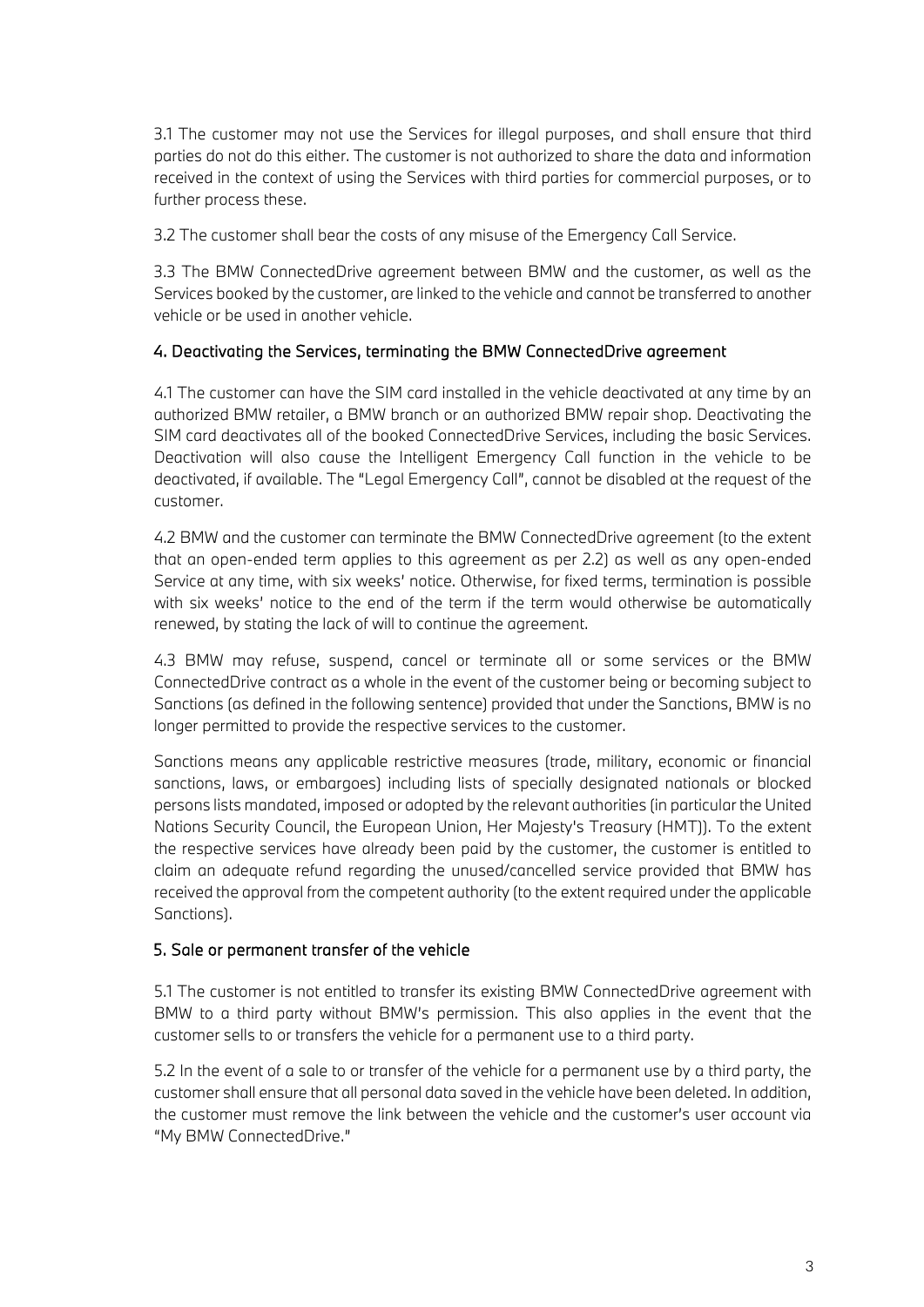5.3 The customer must inform the third party to whom he/she is selling or transferring the vehicle about all active and deactivated services.

5.4 In the event of a sale to or transfer of a vehicle for a permanent use by a third party, the customer shall also have the right, in addition to the termination option as per point 4.2, to terminate a fixed-term Service with six weeks' notice. If the customer terminates a fixed-term Service before the end of the term, the price already paid for this Service shall not be refunded on a pro rata basis.

#### 6. Cancellation right for consumers

If the customer is a consumer in the sense of Civil Code, the customer shall have a 14-day cancellation right in the event of a contract conclusion as per Point 1 as well as if individual Services are booked, if the contract was concluded as a distance contract.

The following section informs the customer about this cancellation right:

#### Cancellation policy

You have the right to cancel this contract within fourteen days without any explanation. The cancellation period is fourteen days from the date when the contract is concluded. In order to exercise your cancellation right, you must inform us (BMW Slovenská republika s.r.o., having its registered office at Karadžičova 8, 821 08 Bratislava, Slovak Republic, Company ID: 51 112 736, registered in the Commercial Register maintained by District Court Bratislava I, Section Sro, Insert 122411/B) via an unambiguous declaration (e.g. a letter sent by mail, fax or email) of your decision to cancel this contract. You may use the attached sample cancellation form, but this is not required.

You are considered to be within the cancellation period as long as you send the notice exercising your cancellation right before the end of the cancellation period.

#### Consequences of cancellation

If you cancel this contract, we must refund all payments we received from you – including delivery costs (with the exception of additional costs resulting from your choice of a type of delivery other than the cheapest standard delivery we offered) – immediately, at the latest within fourteen days after we receive the notice of your cancellation of this contract. We shall use the same payment method to refund the payments that you used for your original transaction, unless explicitly agreed otherwise with you. Under no circumstances shall you be charged fees for this refund.

If you requested the Services to start during the cancellation period, you must pay us an appropriate amount that corresponds to the share of Services already provided by the time you informed us that you would be exercising the cancellation right for this contract, in relation to the total scope of Services described in the contract.

#### Sample cancellation form

(If you wish to cancel the contract, please complete this form and send it back to us.)

To BMW Slovenská republika s.r.o., having its registered office at Karadžičova 8, 821 08 Bratislava, Slovak Republic, Company ID: 51 112 736, registered in the Commercial Register maintained by District Court Bratislava I, Section Sro, Insert 122411/B, E-Mail: zakaznicky.servis.sk@bmw.com :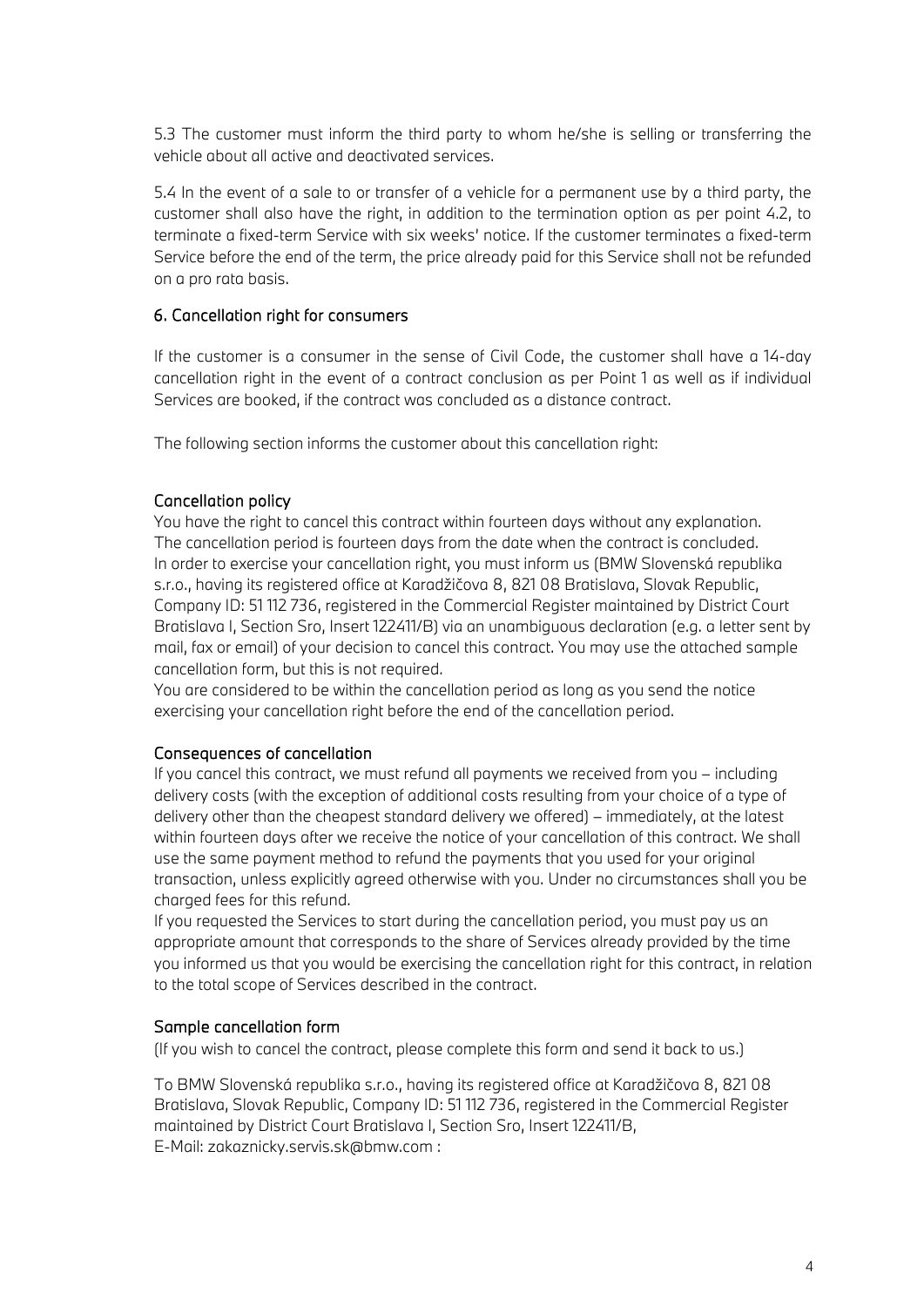I/we (\*) hereby cancel the contract that I/we (\*) concluded with regard to the purchase of the following goods  $(*)$ /the provision of the following Service  $(*)$  –

- Ordered on (\*)/received on (\*)
- Name of the consumer(s)
- Address of the consumer(s)
- Signature of the consumer(s) (only for notifications on paper)
- Date

(\*) Please strike out where not applicable.

# 7. Contact

BMW Customer Service can be reached by email at zakaznicky.servis.sk@bmw.com.

The BMW ConnectedDrive Hotline is available on the phone number +421 (2) 33 33 10 99.

# 8. Liability

8.1 BMW does not assume any liability for the accuracy or up-to-date nature of data and information provided as part of provision of the Services.

8.2 BMW shall not be liable for the consequences of disruptions, interruptions and functional impairments to the Services, particularly the cases described under 2.3 and 2.4.

8.3 In the event of unknowing negligence, BMW shall only be liable if significant contractual obligations (cardinal obligations) are violated, for instance those imposed upon BMW in terms of content and purpose or the fulfilment of which allows the contract to be properly executed and upon the fulfilment of which the customer regularly relies and may rely. This liability is limited to the typical foreseeable damages at the time when the contract is concluded.

8.4 The personal liability of BMW's statutory representatives, vicarious agents and employees for damages that they cause through unknowing negligence is also limited to the scope described in the above section.

8.5 BMW's liability in the event of a defect being fraudulently concealed, based on the assumption of a guarantee or procurement risk, and based on the Product Liability Act, shall remain unaffected hereby. Liability limitations shall not apply in the event of intent, gross negligence, or a loss of life, bodily injury or damages to health.

# 9. Data processing and data privacy

9.1 Data entered by the customer in the context of "My BMW ConnectedDrive" or the "BMW ConnectedDrive Store" is automatically encrypted using the SSL protocol (Secure Sockets Layer protocol). SSL is the industry standard for transmitting confidential data via the internet.

9.2 BMW shall collect, save and use personal data provided by the customer within the scope of the statutory provisions, to the extent that this is necessary for establishing, designing the content of or modifying the contractual relationship, and for using as well as invoicing the Services. Details about the processing of personal or vehicle related data within the scope of